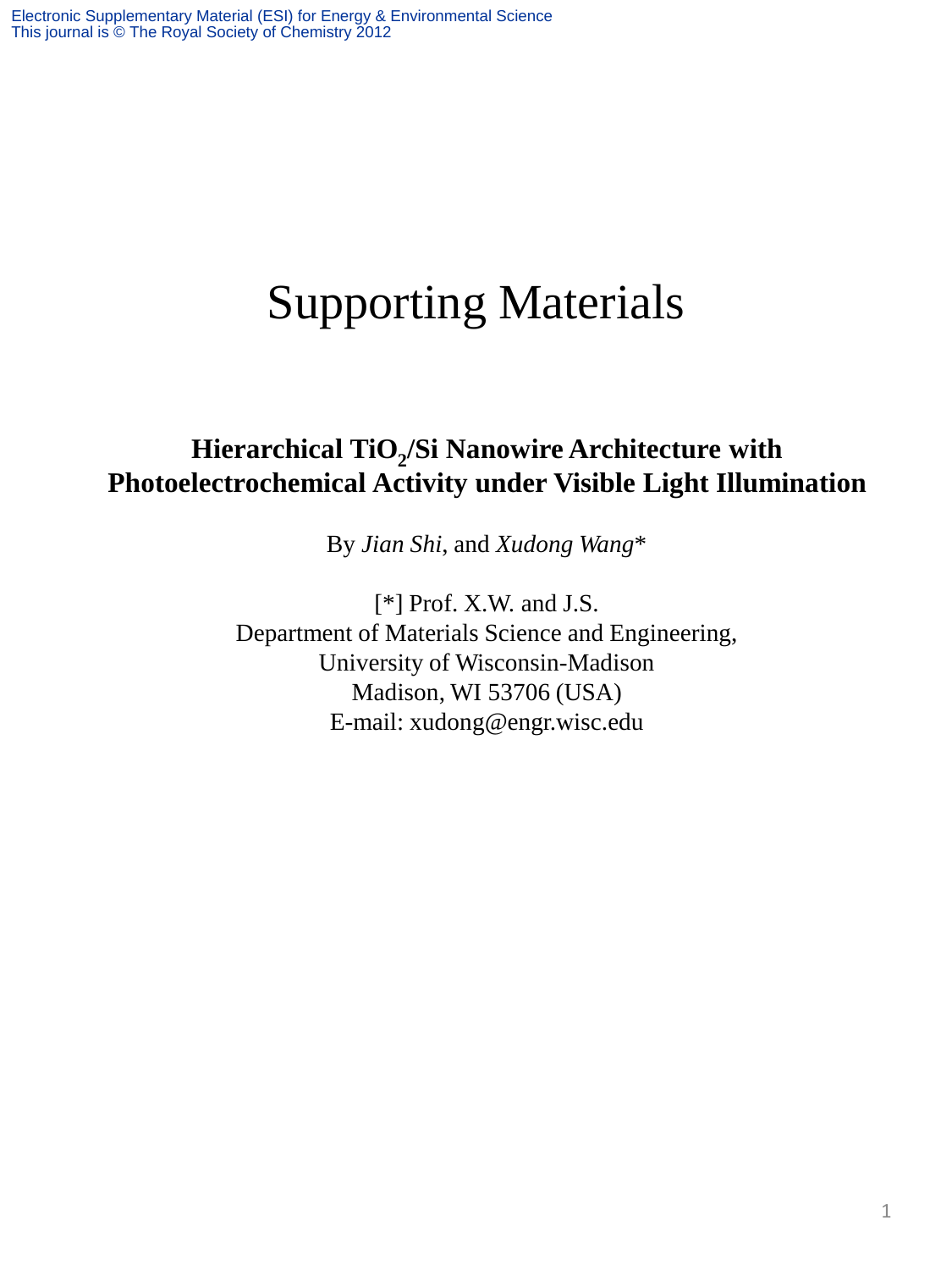## **Materials and Methods**

 *Nanowire growth.* High-density ~20 µm-long Si NW arrays were prepared by a wet-chemical etching method from highly-doped Si substrate (0.001 ~ 0.005  $\Omega$ ·cm), in which 0.02 M AgNO<sub>3</sub> and 5 M HF served as the etching chemicals. After etching for 5 hours, the substrates were cleaned by  $DI$  water and then immersed in  $HNO<sub>3</sub>$  to remove the Ag residual. Finally, the Si substrates were rinsed by DI water again and dried by  $N_2$  gas. Each Si NW substrate was 1 cm wide and 10 cm long.

 A homemade ALD system was applied to perform SPCVD growth of TiO<sub>2</sub> NWs. Si NW substrate was loaded in the tube chamber with its front side 2.5 cm away from the precursor nozzles. The chamber temperature was then ramped into  $600$  °C quickly with 40 sccm constant flow of carrier gas  $N_2$ . DI water and TiCl<sub>4</sub> were introduced as growth precursors sequentially with pulsing and purging durations of 2 s and 60 s, respectively. The chamber pressure variance before and after  $TiCl<sub>4</sub>$  pulsing stage was controlled to be 20 miliTorr by adjusting the temperature of TiCl<sub>4</sub> reservoir. After 400-cycle SPCVD growth, the reaction chamber was cooled down to room temperature naturally and the 3D hierarchical  $TiO<sub>2</sub>/Si$  NW architecture was obtained.

 *PEC anode preparation and characterization.* Before the PEC anode fabrication, the native oxide layer  $(SiO<sub>2</sub>)$  formed during the  $TiO<sub>2</sub>$  NW growth was removed by immersing the  $TiO<sub>2</sub>/Si$  NW architecture in 1:50 HF (48% wt):  $H<sub>2</sub>O$  solution for 30 minutes. A 10 - $25 \text{ nm}$  ALD overcoating layer of anatase TiO<sub>2</sub> polycrystalline thin film was then deposited at 300  $\mathrm{^{\circ}C}$  on the as-rinsed NW architecture to completely cover the Si surfaces to isolate Si from the electrolyte. The growth conditions of overcoating were 500 ms  $H_2O$  pulsing  $+60$ s purging + 500 ms  $\text{TiCl}_4$  pulsing + 60 s purging.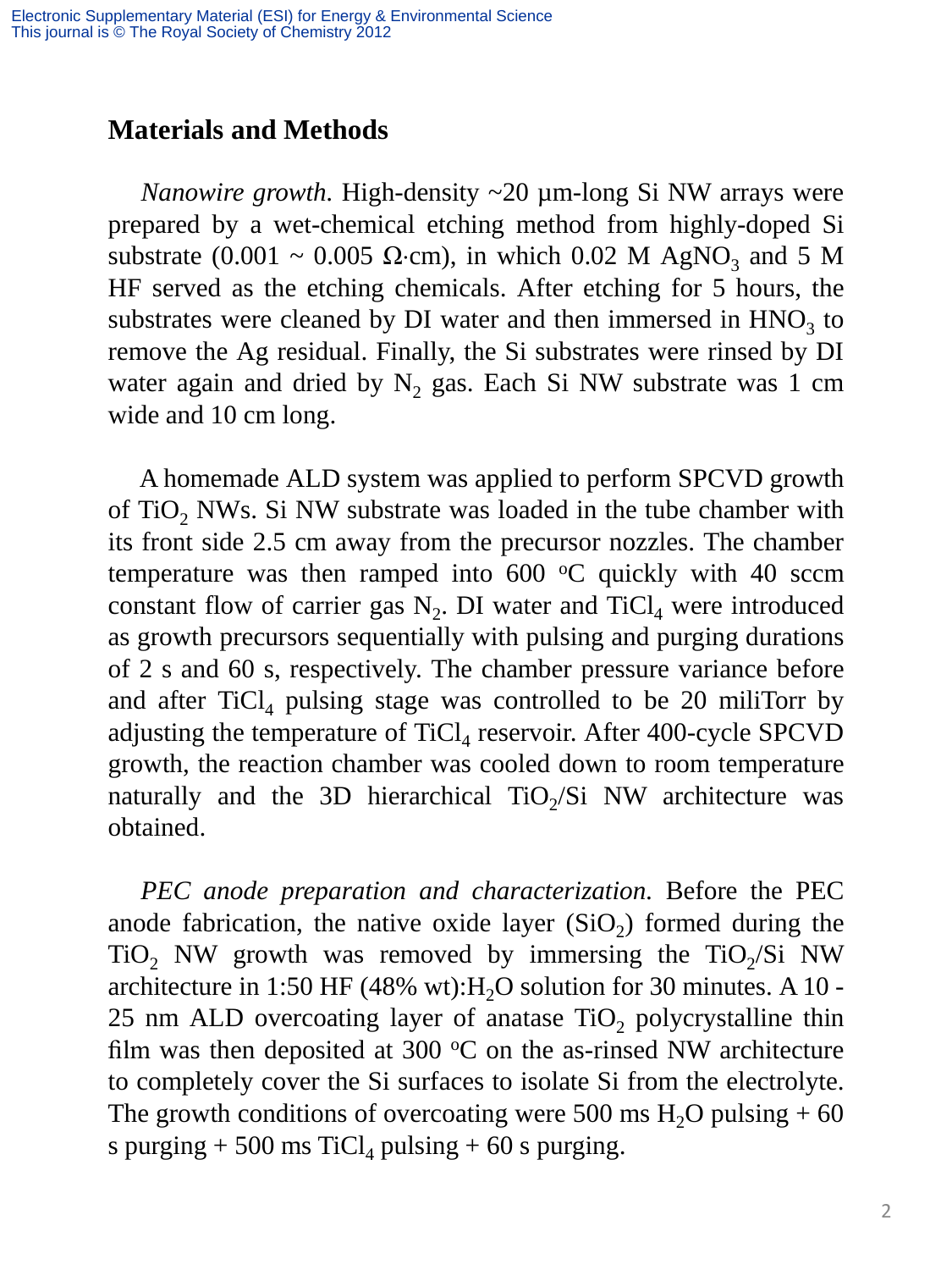A Solartron potentiostatn (SI 1287) system was used for *J-E* measurement. Prior to potentiodynamic testing, back side of the sample was covered by epoxy to prevent the contact between Si surface and electrolyte. On the front side, half sample surface was scratched by blade to remove semiconducting  $TiO<sub>2</sub>$  and the other half surface was partially covered by epoxy. To test the sample, the scratched sample surface was clamped to the measurement system. The region that was covered by epoxy was immersed in the electrolyte with the exposed surface facing the incident light.

 Typical three-electrode system was utilized for testing the PEC anode, in which Pt served as counter electrode and a saturated calomel electrode (SCE) as reference electrode. All the electrodes were immersed in a Teflon cell with PEC anode facing onto a quartz window through which illumination was applied. Constant flow of  $N_2$  gas was delivered into the electrolyte (1 M KOH in water) to bubble away the instantaneously produced  $O_2$  in the NW anode and  $H_2$  in the Pt cathode. Illumination source was from a 500 W Hg (Xe) arc lamp (Oriel, 66142) with or without UV filter or green light filter. A liquid water filter (Oriel, 6123NS) was always applied in the measurements to eliminate the IR heating effect on electrolyte.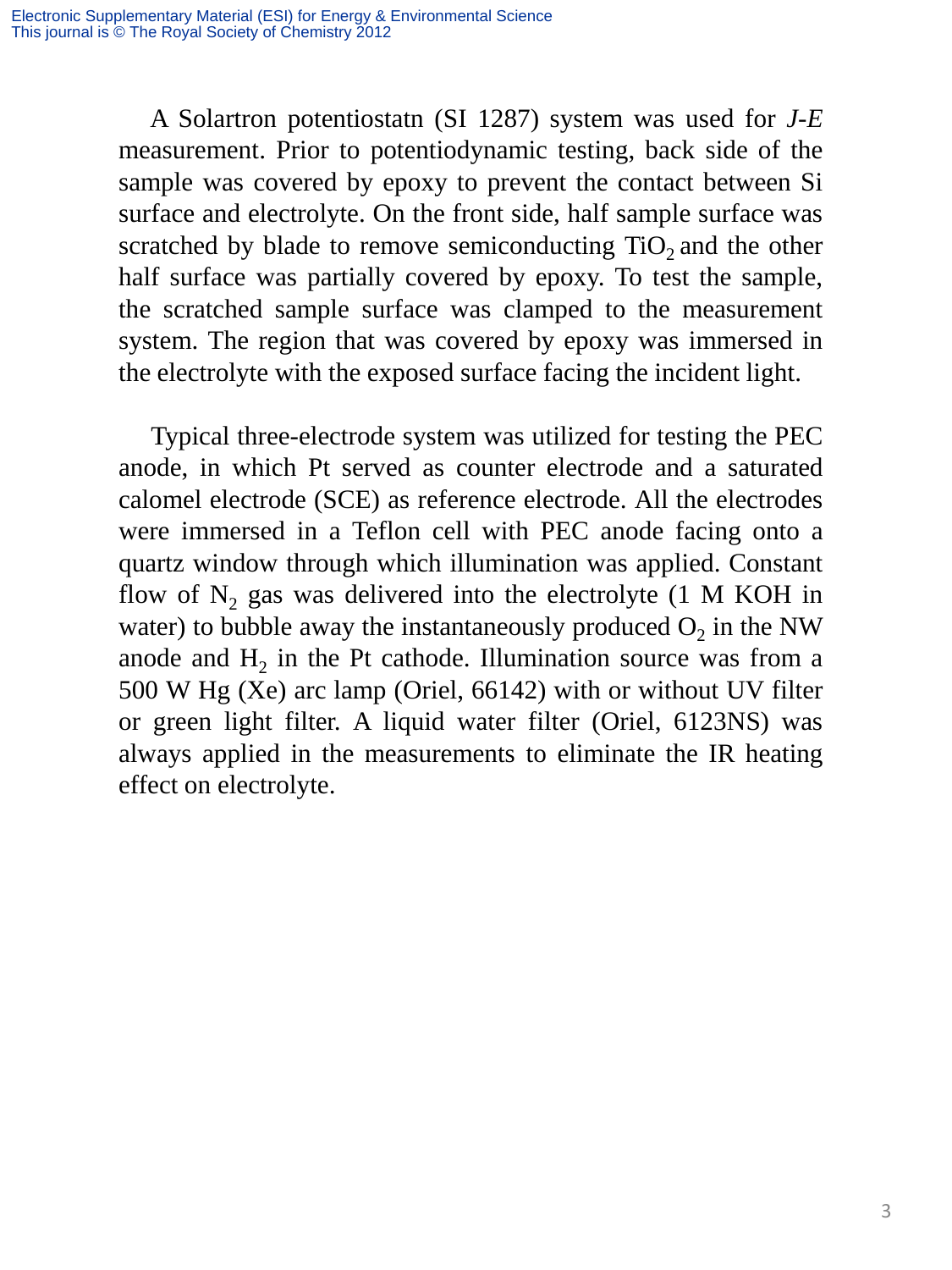Electronic Supplementary Material (ESI) for Energy & Environmental Science This journal is © The Royal Society of Chemistry 2012



**Figure S1.** Wet-etched Si NWs. (a) Cross section view of the asetched Si NWs shows the densely packed NW arrays and very narrow spaces among adjacent NWs. (b) Planar view of Si NWs showing the tip of Si NWs were bundled together.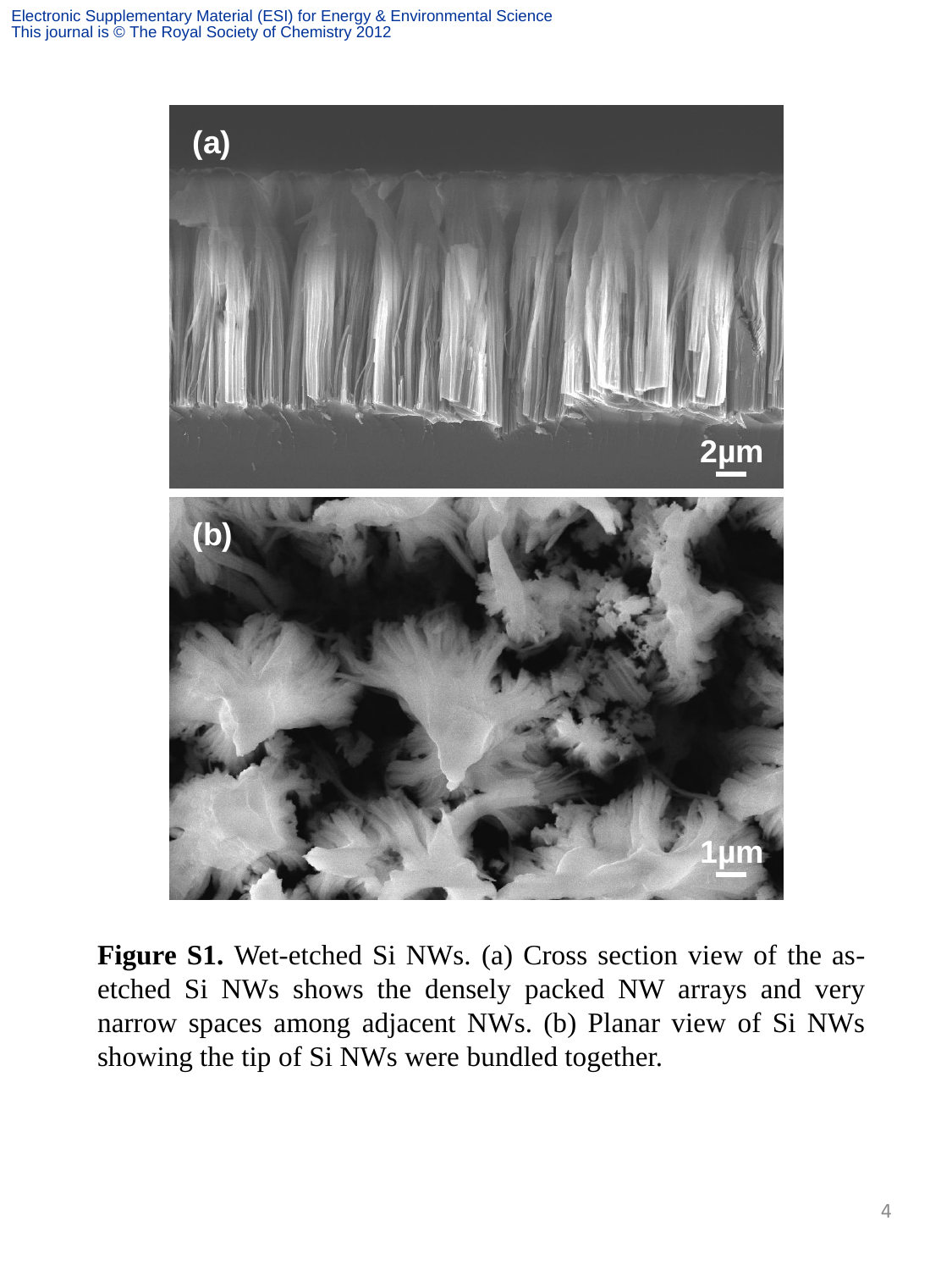

**Figure S2.** UV-Vis absorption spectrum of  $TiO<sub>2</sub>$  nanowires grown on FTO substrate with the absorption edge locating at  $~100$  nm.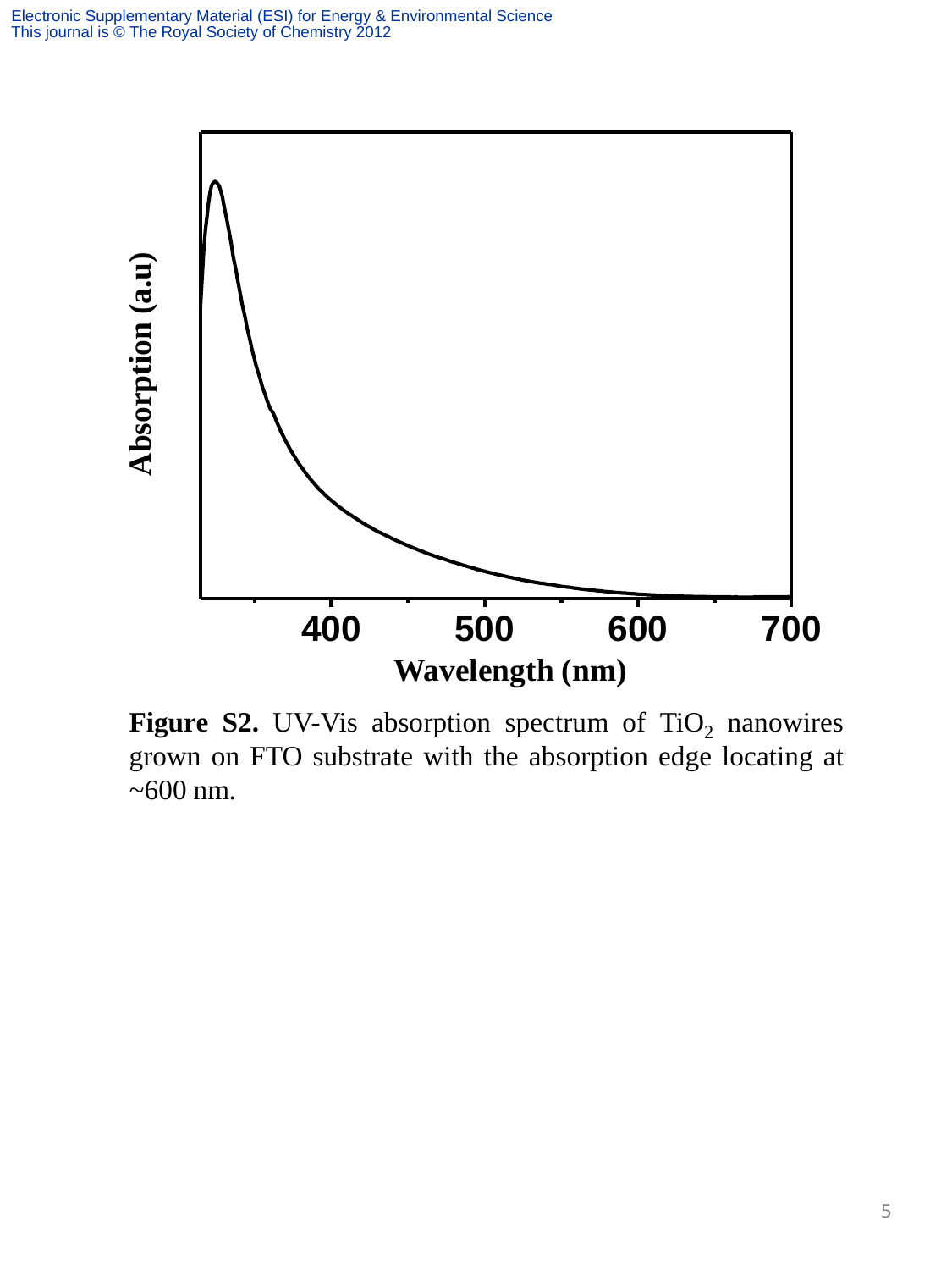

**Figure S3.** XRD spectrum of TiO<sub>2</sub> NWs with all peaks assigned to typical anatase phase.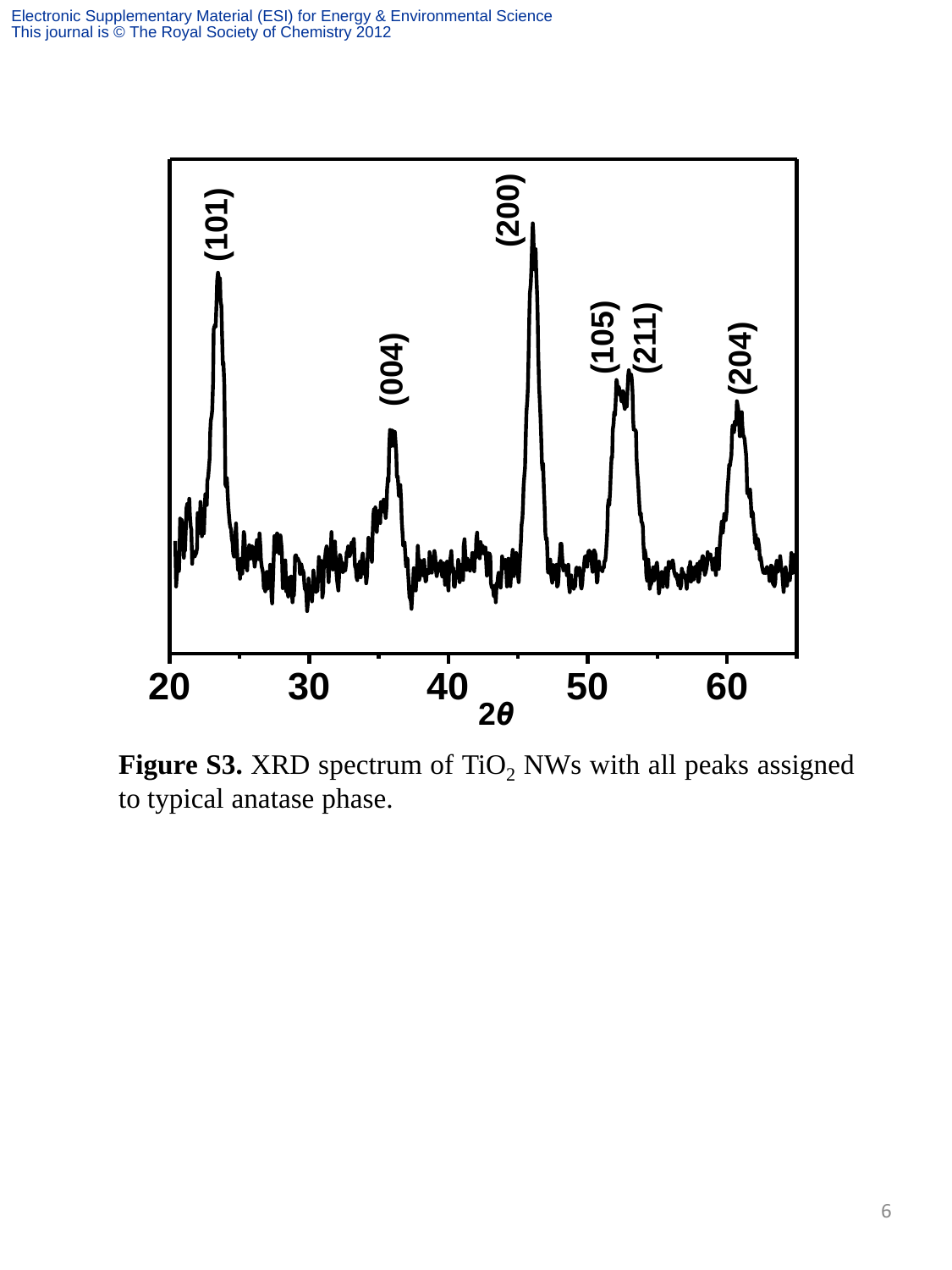

**Figure S4.** Transmittance spectrum of the green light filter that only allows light with wavelength between 500 and 600 nm to pass through.